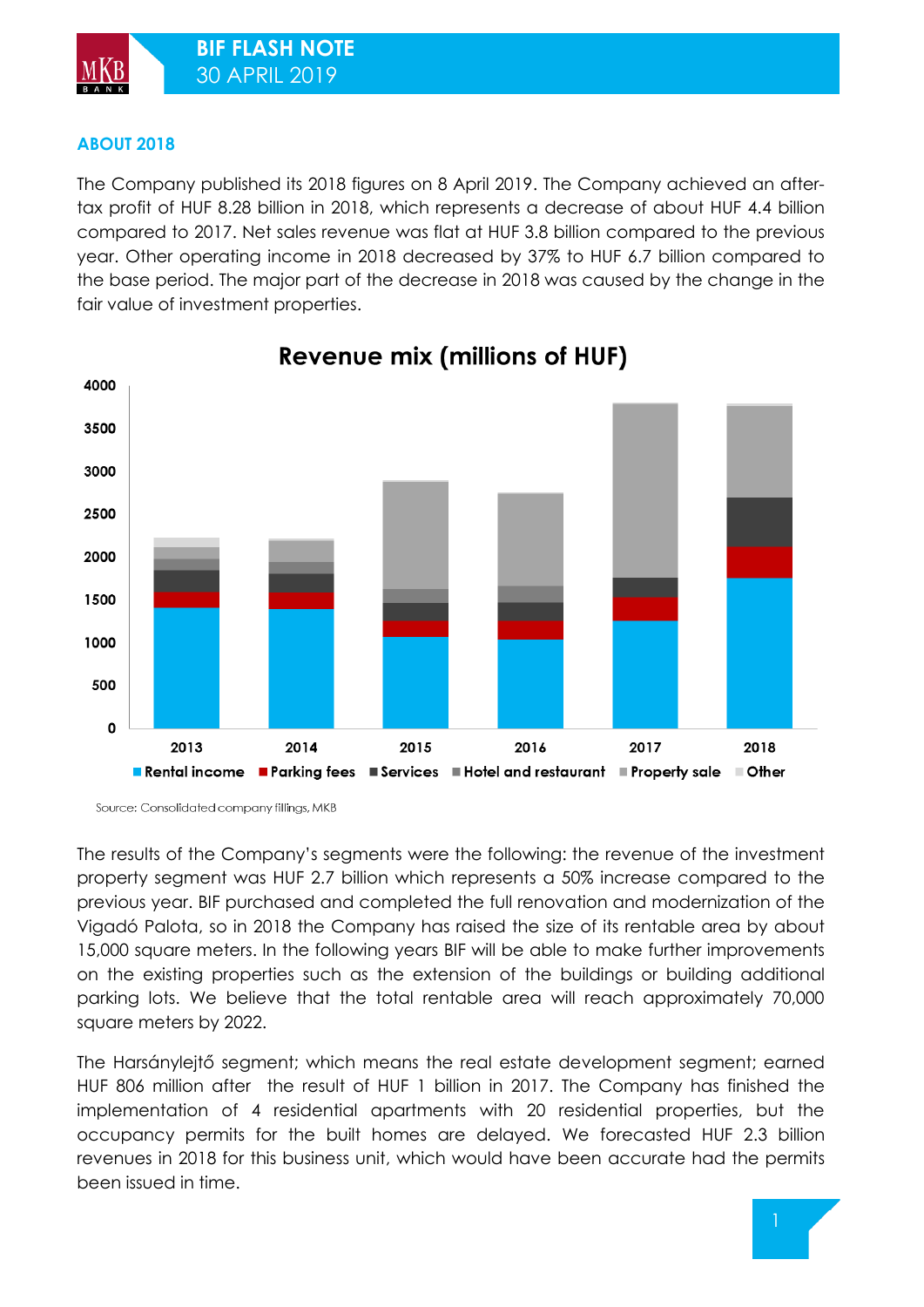By our calculation the Company earned HUF 1.2 billion FFO (funds from operation) in 2018 (for more details please see Initiation Report, 29 June 2018.) The FFO decreased by approximately HUF 1 billion because of the delayed occupancy permits. If we adjust the revenue of the real estate development segment the FFO would have remained flat.

| million HUF                            | <b>Revenue</b> |      |  |  |
|----------------------------------------|----------------|------|--|--|
|                                        | 2018E          | 2018 |  |  |
| <b>Investment properties</b>           | 2364           | 2719 |  |  |
| Real estate development (Harsánylejtő) | 2354           | 1073 |  |  |
|                                        |                |      |  |  |
| Total                                  | 4718           | 3792 |  |  |

|            | 2018E | 2018 |
|------------|-------|------|
| <b>FFO</b> | 2333  | 1201 |

*Source: Consolidated company fillings, MKB*

In 2019 the Company focuses on the following important areas:

- Sale of the available construction lots in Stage II in Harsánylejtő of which 90% is already sold (Stage I. is fully sold)
- Delivery of Stage I of the Harsánylejtő residential property (20 properties); delivery of the 4 residential apartments (20 properties) to be constructed in Stage II. In Stage III and IV 40 properties can be constructed in the future
- Designing the development concept of Bajcsy-Zsilinszky Office Building (raising the rentable area from approximately 3,600 square meters to about 30,000 square meters) and Városmajor Office Building with total development area: 6,000 square meters
- The Company acquired an ELMŰ property located at 99 Attila street, Budapest, District I. in the beginning of 2019. The Company plans to develop luxury loft properties there
- Designing the utilization and development concept of the property complex at 80- 82 Andrássy street, Budapest, District VI. which will function as a 4-star boutique hotel from 2021

## **MODEL UPDATE**

After the annual report we had a discussion with the management about the guidance and the future plans. We took into account the above mentioned factors and we updated our DCF-model. The main drivers of our model are:

 The increasing rentable areas (from 40,000 square meters to about 70,000 square meters)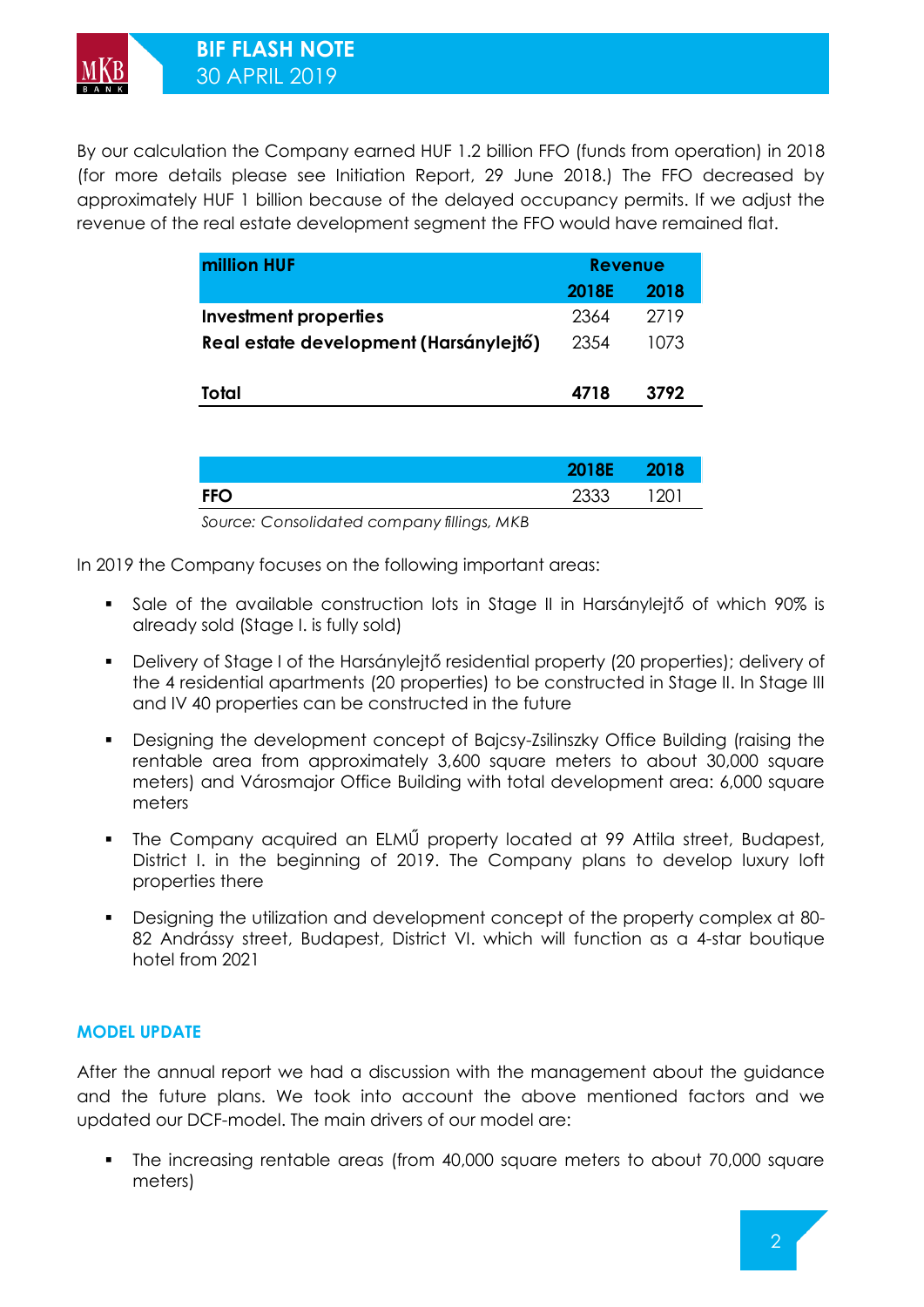

# **BIF FLASH NOTE**  30 APRIL 2019

- The new luxury property development at 99 Attila street, Budapest, District I.
- The remaining property development at Harsánylejtő, which contains approximately 80 properties (20 are already built), 2,500 square meters of office complex, 3 condominiums with 135 apartments and 1,000 square meters of commercial unit. In our view, the construction of the 3 condominiums and the 3,500 square meters of office and commercial unit will start after 2023.

After the model update our one year target price increased from HUF 2,290 to HUF 2993.

# **DCF valuation**

| millions of HUF                            | 2013      | 2014      | 2015      | 2016      | 2017                   | 2018      | 2019E     | 2020E     | 2021E     | 2022E     | 2023E     |
|--------------------------------------------|-----------|-----------|-----------|-----------|------------------------|-----------|-----------|-----------|-----------|-----------|-----------|
| <b>Total income</b>                        | 2225,6    | 2217,2    | 2901,7    | 2754,9    | 3805,6                 | 3792,0    | 6748,6    | 6653,5    | 11442,0   | 9463,8    | 10246,4   |
| Property related costs                     | $-1247,2$ | $-1366,3$ | $-1804,9$ | $-1430,7$ | $-1341,3$              | $-2335,4$ | $-3374,3$ | $-3326,7$ | $-5721,0$ | $-3785,5$ | $-4098,6$ |
| Net interest costs                         | $-522,4$  | $-737,1$  | $-141,9$  | $-67,5$   | $-103,0$               | $-254,8$  | $-437,5$  | $-507,9$  | $-500,0$  | $-500,0$  | $-500,0$  |
| <b>FFO</b>                                 | 691,2     | 176,6     | 1100,3    | 1288,5    | 2385,5                 | 1201,2    | 2637,8    | 2428,2    | 5089,8    | 4921,7    | 5093,6    |
| <b>CAPEX</b>                               | $-299,5$  | $-45,4$   | 0,0       | $-805,8$  | $-8068,2$              | $-680,9$  | $-3000,0$ | $-4000,0$ | $-6000,0$ | $-500,0$  | $-500,0$  |
| <b>AFFO</b>                                | 391,7     | 131,1     | 1100,3    | 482,7     | $-5682,7$              | 520,3     | $-362,2$  | $-1571,8$ | $-910,2$  | 4421,7    | 4593,6    |
|                                            |           |           |           |           |                        |           |           |           |           |           |           |
| <b>WACC</b>                                | 7,0%      |           |           |           |                        |           |           |           |           |           |           |
| Growth rate                                | 2,5%      |           |           |           |                        |           |           |           |           |           |           |
|                                            |           |           |           |           |                        |           |           |           |           |           |           |
| <b>Enterprise value</b>                    | 79665,9   |           |           |           |                        |           |           |           |           |           |           |
| Debt                                       | $-9900,0$ |           |           |           |                        |           |           |           |           |           |           |
| Cash                                       | 9850,0    |           |           |           |                        |           |           |           |           |           |           |
| Fair value of equity                       | 79615,9   |           |           |           |                        |           |           |           |           |           |           |
| <b>Shares outstanding</b>                  | 28,67     |           |           |           |                        |           |           |           |           |           |           |
|                                            |           |           |           |           |                        |           |           |           |           |           |           |
| 1 year target                              | 2993      |           |           |           |                        |           |           |           |           |           |           |
| Source: Consolidated company fillings, MKB |           |           |           |           |                        |           |           |           |           |           |           |
|                                            |           |           |           |           |                        |           |           |           |           |           |           |
|                                            |           |           |           |           |                        |           |           |           |           |           |           |
|                                            |           |           |           |           |                        |           |           |           |           |           |           |
| <b>Target price scenarios</b>              |           |           |           |           |                        |           |           |           |           |           |           |
|                                            |           |           |           |           |                        |           |           |           |           |           |           |
|                                            |           |           |           |           | <b>Terminal growth</b> |           |           |           |           |           |           |
|                                            |           | $-2\%$    | $-1%$     | 0%        | $1\%$                  | $2\%$     | $3\%$     | 4%        |           |           |           |
|                                            | 5%        | 1997,4    | 2323,0    | 2778,8    | 3462,6                 | 4602,2    | 6881,3    | 13718,8   |           |           |           |
|                                            | 6%        | 1686,2    | 1921,3    | 2234,8    | 2673,7                 | 3332,0    | 4429,2    | 6623,6    |           |           |           |
| <b>WACC</b>                                | 7%        | 1446,3    | 1622,4    | 1848,8    | 2150,8                 | 2573,4    | 3207,5    | 4264,2    |           |           |           |
|                                            | 8%        | 1256,0    | 1391,8    | 1561,5    | 1779,7                 | 2070,6    | 2477,8    | 3088,7    |           |           |           |
|                                            | 9%        | 1101,9    | 1209,0    | 1339,8    | 1503,4                 | 1713,6    | 1994,0    | 2386,5    |           |           |           |
|                                            | 10%       | 974,8     | 1060,8    | 1164,1    | 1290,2                 | 1447,9    | 1650,6    | 1920,9    |           |           |           |
| Source: Consolidated company fillings, MKB |           |           |           |           |                        |           |           |           |           |           |           |
|                                            |           |           |           |           |                        |           |           |           |           |           |           |
|                                            |           |           |           |           |                        |           |           |           |           |           |           |
|                                            |           |           |           |           |                        |           |           |           |           |           |           |
|                                            |           |           |           |           |                        |           |           |           |           |           |           |
|                                            |           |           |           |           |                        |           |           |           |           |           |           |
|                                            |           |           |           |           |                        |           |           |           |           |           |           |
|                                            |           |           |           |           |                        |           |           |           |           |           |           |
|                                            |           |           |           |           |                        |           |           |           |           |           |           |
| Analyst:                                   |           |           |           |           |                        |           |           |           |           |           |           |
|                                            |           |           |           |           |                        |           |           |           |           |           |           |
| <b>Balázs Rácz</b>                         |           |           |           |           |                        |           |           |           |           |           |           |
|                                            |           |           |           |           |                        |           |           |           |           |           |           |
| Tel: +36-1-268-7388                        |           |           |           |           |                        |           |           |           |           |           |           |
|                                            |           |           |           |           |                        |           |           |           |           |           |           |
| E-mail: racz.balazs@mkb.hu                 |           |           |           |           |                        |           |           |           |           |           |           |
|                                            |           |           |           |           |                        |           |           |           |           |           |           |
| Csaba Debreczeni                           |           |           |           |           |                        |           |           |           |           |           |           |
|                                            |           |           |           |           |                        |           |           |           |           |           |           |
| Tel: +36-1-268-8323                        |           |           |           |           |                        |           |           |           |           |           |           |
| E-mail: debreczeni.csaba@mkb.hu            |           |           |           |           |                        |           |           |           |           |           |           |
|                                            |           |           |           |           |                        |           |           |           |           |           |           |

| WACC                      | 7.0%      |
|---------------------------|-----------|
| Growth rate               | 2.5%      |
|                           |           |
| <b>Enterprise value</b>   | 79665.9   |
| Debt                      | $-9900.0$ |
| Cash                      | 9850.0    |
| Fair value of equity      | 79615.9   |
| <b>Shares outstanding</b> | 28.67     |
|                           |           |

# **Target price scenarios**

|                                            |     | <b>Terminal growth</b> |        |        |        |        |        |         |
|--------------------------------------------|-----|------------------------|--------|--------|--------|--------|--------|---------|
|                                            |     | $-2\%$                 | -1%    | 0%     | 1%     | 2%     | 3%     | 4%      |
| <b>WACC</b>                                | 5%  | 1997.4                 | 2323.0 | 2778.8 | 3462.6 | 4602,2 | 6881.3 | 13718,8 |
|                                            | 6%  | 686.2                  | 1921,3 | 2234.8 | 2673.7 | 3332,0 | 4429.2 | 6623,6  |
|                                            | 7%  | 446.3                  | 1622.4 | 1848.8 | 2150.8 | 2573.4 | 3207.5 | 4264,2  |
|                                            | 8%  | 1256.0                 | 1391.8 | 1561,5 | 1779.7 | 2070.6 | 2477.8 | 3088,7  |
|                                            | 9%  | 101.9                  | 1209.0 | 1339.8 | 1503.4 | 1713.6 | 1994.0 | 2386,5  |
|                                            | 10% | 974.8                  | 1060.8 | 1164.1 | 1290.2 | 1447.9 | 1650.6 | 1920,9  |
| Source: Consolidated company fillings, MKR |     |                        |        |        |        |        |        |         |

## **Analyst:**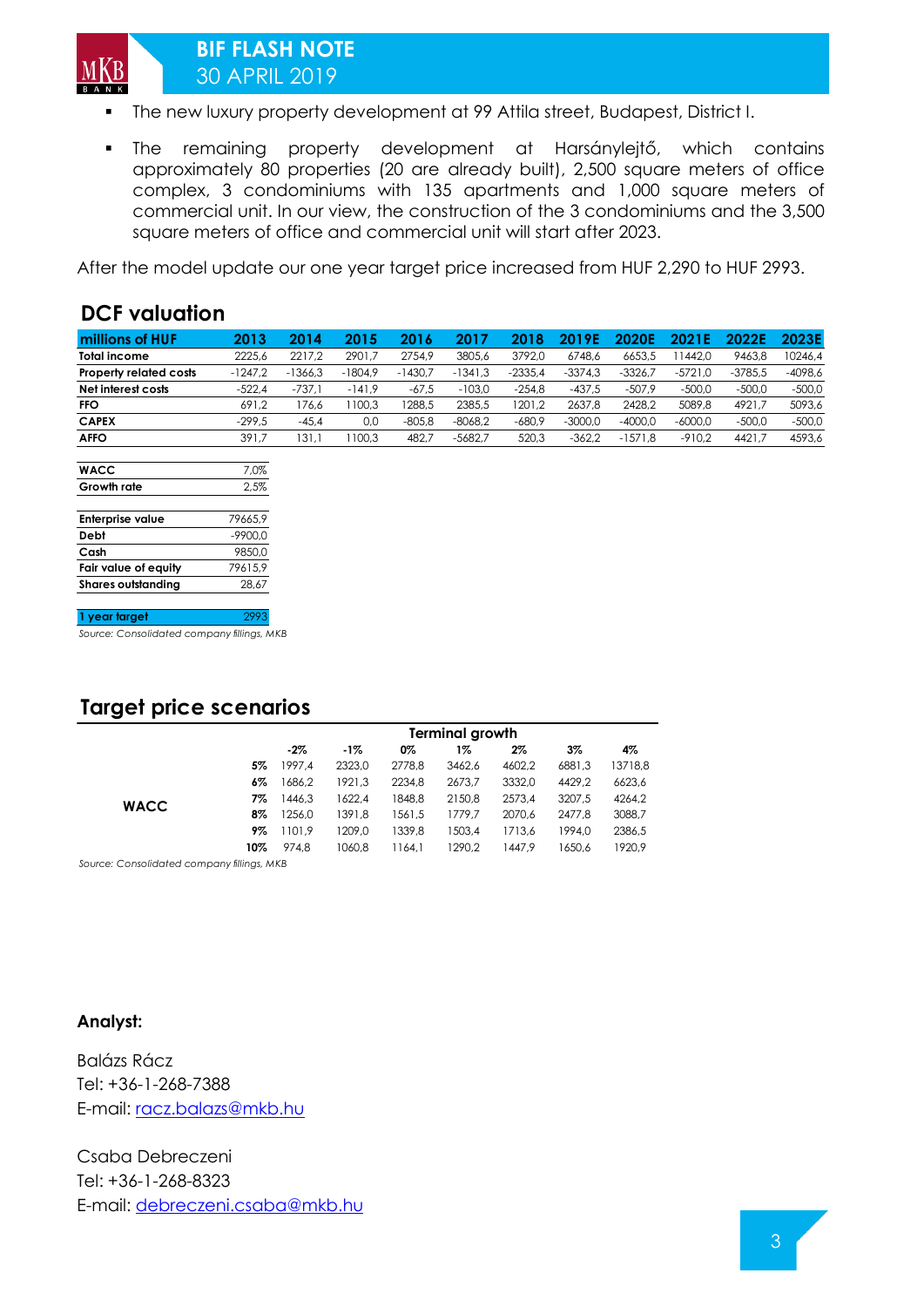

1. This research/commentary was prepared by the assignment of Budapest Stock Exchange Ltd. (registered seat: 1054 Budapest, Szabadság tér 7. Platina torony I. ép. IV. emelet; company registration number: 01-10- 044764, hereinafter: BSE) under the agreement which was concluded by and between BSE and MKB Bank Ltd. (registered seat: H-1056 Budapest Váci utca 38., company registration number: 01-10-040952, hereinafter: Investment Service Provider)

2. BSE shall not be liable for the content of this research/commentary, especially for the accuracy and completeness of the information therein and for the forecasts and conclusions; the Service Provider shall be solely liable for these. The Service Provider is entitled to all copyrights regarding this research/commentary however BSE is entitled to use and advertise/spread it but BSE shall not modify its content.

3. This research/commentary shall not be qualified as investment advice specified in Point 9 Section 4 (2) of Act No. CXXXVIII of 2007 on Investment Firms and Commodity Dealers and on the Regulations Governing their Activities. Furthermore, this document shall not be qualified as an offer or call to tenders for the purchase, sale or hold of the financial instrument(s) concerned by the research/commentary.

4. All information used in the publication of this material has been compiled from publicly available sources that are believed to be reliable; however MKB Bank does not guarantee the accuracy or completeness of this material. Opinions contained in this report represent those of the research department of MKB Bank at the time of publication and are subject to change without notice.

5. Past performance is not necessarily a guide to future performance. Forward-looking information or statements in this report contain information that is based on assumptions, forecasts of future results, estimates of amounts not yet determinable, and therefore involve known and unknown risks, uncertainties and other factors which may cause the actual results, performance or achievements of their subject matter to be materially different from current expectations. Investors are advised to assess the nature and risks of the financial instruments and investment services. A well-founded investment decision can be made only in possession of all the relevant information, therefore investors are hereby explicitly advised to read carefully the information material, contractual provisions, conditions list and general business terms in order to be able to decide if the investment is in line with their risk bearing capacity. MKB Bank also recommends collecting information about the tax consequences and other relevant laws concerning investment services in the financial instruments mentioned in this document.

6. This document is provided for information purposes only, therefore the information provided in or derived from it is not intended to be, and should not be construed in any manner whatsoever as personalised advice or as a solicitation to effect, or attempt to effect, any transaction in a financial instrument (e.g. recommendation to buy, sell, hold) or as a solicitation to enter into an agreement or to any other commitment with regards to the financial instrument discussed. Any such offer would be made only after a prospective participant had completed its independent investigation of the securities, instruments, or transactions and received all information it required to make its investment decision. MKB Bank excludes any liability for any investment decision based on this document.

7. MKB Bank is entitled to provide market making, investment services or ancillary services regarding the financial instruments discussed in this document.

8. Content of this material enjoys copyright protection according to Act LXXVI. of 1999 on copyright, and may therefore be copied, published, distributed or used in any other form only with prior written consent of MKB Bank. All rights reserved. Unauthorized use is prohibited.

### **Prior researches**

MKB Bank wrote an initiation report on 29 June 2018. The research is available on the web page of the BSE (Budapest Stock Exchange):

[https://bet.hu/pfile/file?path=/site/Magyar/Dokumentumok/Tozsdetagoknak/Tozsdetagok-elemzesei/mkb](https://bet.hu/pfile/file?path=/site/Magyar/Dokumentumok/Tozsdetagoknak/Tozsdetagok-elemzesei/mkb-bank-zrt-bif-initiation-report)[bank-zrt-bif-initiation-report](https://bet.hu/pfile/file?path=/site/Magyar/Dokumentumok/Tozsdetagoknak/Tozsdetagok-elemzesei/mkb-bank-zrt-bif-initiation-report)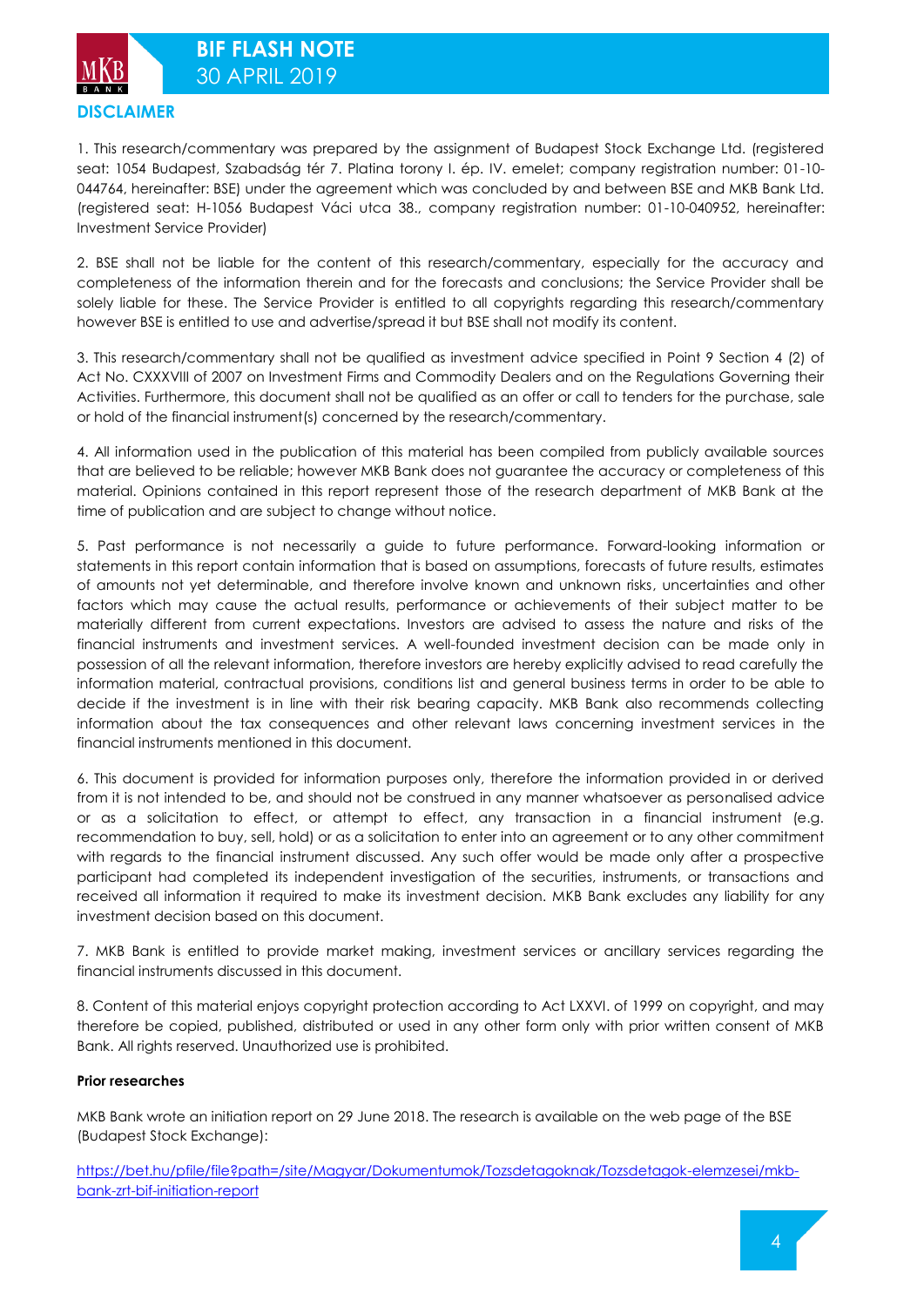# **BIF FLASH NOTE**  30 APRIL 2019

The flash notes are available on the web page of the BSE (Budapest Stock Exchange):

[https://bet.hu/pfile/file?path=/site/Magyar/Dokumentumok/Tozsdetagoknak/Tozsdetagok-elemzesei/mkb](https://bet.hu/pfile/file?path=/site/Magyar/Dokumentumok/Tozsdetagoknak/Tozsdetagok-elemzesei/mkb-bank-zrt.---bif-elemzoi-kommentar---2018.09.12)[bank-zrt.---bif-elemzoi-kommentar---2018.09.12.](https://bet.hu/pfile/file?path=/site/Magyar/Dokumentumok/Tozsdetagoknak/Tozsdetagok-elemzesei/mkb-bank-zrt.---bif-elemzoi-kommentar---2018.09.12)

[https://bet.hu/pfile/file?path=/site/Magyar/Dokumentumok/Tozsdetagoknak/Tozsdetagok](https://bet.hu/pfile/file?path=/site/Magyar/Dokumentumok/Tozsdetagoknak/Tozsdetagok-elemzesei/MKB_Bank_Zrt._-_BIF_flash_note_-_2018.09.24._.pdf1)elemzesei/MKB\_Bank\_Zrt. - BIF\_flash\_note\_-\_2018.09.24.\_.pdf1

[https://bet.hu/pfile/file?path=/site/Magyar/Dokumentumok/Tozsdetagoknak/Tozsdetagok](https://bet.hu/pfile/file?path=/site/Magyar/Dokumentumok/Tozsdetagoknak/Tozsdetagok-elemzesei/MKB_Bank_Zrt._-_BIF_elemzoi_kommentar_-_2018.11.09..pdf1)[elemzesei/MKB\\_Bank\\_Zrt.\\_-\\_BIF\\_elemzoi\\_kommentar\\_-\\_2018.11.09..pdf1](https://bet.hu/pfile/file?path=/site/Magyar/Dokumentumok/Tozsdetagoknak/Tozsdetagok-elemzesei/MKB_Bank_Zrt._-_BIF_elemzoi_kommentar_-_2018.11.09..pdf1)

[https://bet.hu/pfile/file?path=/site/Magyar/Dokumentumok/Tozsdetagoknak/Tozsdetagok](https://bet.hu/pfile/file?path=/site/Magyar/Dokumentumok/Tozsdetagoknak/Tozsdetagok-elemzesei/MKB_Bank_Ltd._-_BIF_flash_note_-_2018.12.06..pdf1)elemzesei/MKB\_Bank\_Ltd. - BIF\_flash\_note\_-\_2018.12.06..pdf1

[https://bet.hu/pfile/file?path=/site/Magyar/Dokumentumok/Tozsdetagoknak/Tozsdetagok](https://bet.hu/pfile/file?path=/site/Magyar/Dokumentumok/Tozsdetagoknak/Tozsdetagok-elemzesei/MKB_Bank_Ltd._-_BIF_flash_note_-_2018.12.28..pdf1)elemzesei/MKB\_Bank\_Ltd. - BIF\_flash\_note\_-\_2018.12.28..pdf1

[https://bet.hu/pfile/file?path=/site/Magyar/Dokumentumok/Tozsdetagoknak/Tozsdetagok](https://bet.hu/pfile/file?path=/site/Magyar/Dokumentumok/Tozsdetagoknak/Tozsdetagok-elemzesei/MKB_Bank_Ltd._-_BIF_flash_note_-_2019.03.11..pdf1)elemzesei/MKB\_Bank\_Ltd. - BIF\_flash\_note\_-\_2019.03.11..pdf1

### **Methodology used for equity valuation and recommendation of covered companies**

The discounted cash flow valuation is a method of valuing a company (or project, assets, business, etc.) with the time value of the money. The model forecasts the company's free cash flow (free cash flow to firm) and discounts it with the average cost of capital (WACC). The cash flow is simply the cash that is generated by a business and which can be distributed to investors. The free cash flow represents economic value, while accounting metric like net earning doesn't. The WACC represents the required rate of return by the investors. If a business is risky the required rate of return, the WACC will be higher.

Discounted cash flow model (DCF): We analyze the companies using five year forecast period and set a terminal value based on the entity's long term growth or on different exit multiples like EV/EBITDA or EV/EBIT. In certain cases the forecast period may differ from five years. In this case the analysts must define the reason for difference. The cash flows are discounted by the company's WACC unless otherwise specified.

In the first step we have to forecast the company's cash flow. The free cash flow to firm (FCFF) is based on the earnings before interest and taxes (EBIT), the tax rate, depreciation and amortization (D&A), net change in working capital (which is based on the current assets and current liabilities) and the capital expenditures (CAPEX). The model requires a terminal value which can be based on the long term growth or on an exit multiple like EV/EBITDA, or EV/EBIT. Forecasting the terminal value is a crucial point because in most cases it makes up more than 50% of the net present value.

The discount rate (WACC): The average cost of capital of the company is dependent on the industry, the risk free rate, tax, the cost of debt and the equity risk premium. The cost of equity is calculated by the CAPM model, where the independent variables are the risk free rate, the industry specific levered beta, and the equity risk premium. The WACC is dependent on the capital structure, so the forecast of the equity/debt mix is crucial.

At the end we get the enterprise value (EV). The EV is the market capitalization plus the total debt and preferred equity and minority interest, minus the company's cash. In the last step we have to reduce the EV with the net debt. This figures divided by the shares outstanding we arrive at the target share price.

The discounted cash flow model includes sensitivity analysis which takes the effects of the change in the WACC, the long term growth or the used exit multiples on which the terminal value is based.

Our target price is based on a 12 month basis, ex-dividend unless stated otherwise.

Peer group valuation: For comparison we use peer group valuation. The analysis based on important indicators and multiples like P/E, EV/EBITDA, EV/EBIT, market capitalization, P/S, EBITDA margin, net debt to EBITDA, EBITDA growth, dividend yield and ROIC. If the industry justifies we may use other multiples. The peer group is compiled according to the companies' main business, with respect to the region (DM or EM market).